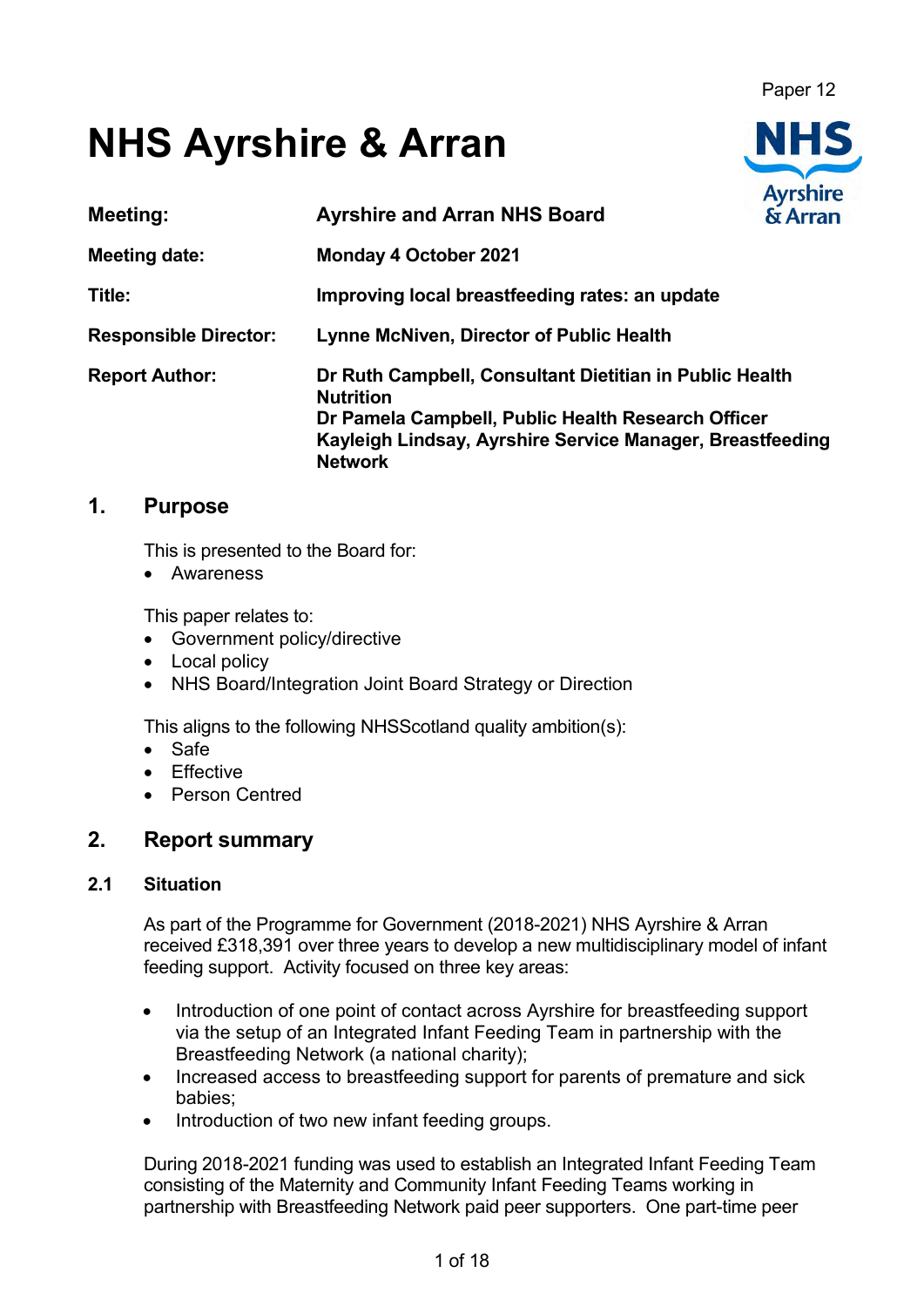support co-ordinator, three part-time peer supporters, part-time admin support and one community infant feeding support nurse were employed as part of the project. This is a unique and effective partnership for breastfeeding support between the NHS and third sector. The peer supporters have honorary contracts with NHS Ayrshire & Arran and a Service Level Agreement is in place. The team works in partnership not only to deliver a breastfeeding support service but to share knowledge and experience from different perspectives. In addition, the team have worked together to deliver community and social media activities during world breastfeeding week, black breastfeeding week and Fire Starter festivals. All staff in the team are passionate about supporting women and engaging with local communities to reduce societal barriers to breastfeeding in Ayrshire.

Initially the peer support element of the project focused on supporting women who had birthed via caesarean section, where one to one breastfeeding support was offered for the first 6-8 weeks after birth. From February 2019 to March 2021 all women who birthed via caesarean section received a phone call from a peer supporter within 48 hours of discharge from Ayrshire Maternity Unit. During the pandemic, support was provided digitally using Near Me and telephone, as well as via social media such as Facebook and WhatsApp groups. Home visits were provided to mothers with more complex needs on a case by case basis, following completion of appropriate risk assessments and with use of personal protective equipment. When restrictions eased, peer support was provided outdoor via small walking groups of mothers and babies. Due to an underspend resulting from reduced travel costs during the pandemic, funds were redirected to enable peer support to be extended to all first time mothers from January 2021 to March 2021.

Over the first year of the service peer support was provided to mothers with a premature baby (born before 32 weeks) in the Neonatal Unit on a one to one basis and via a weekly support group. In March 2020 the face to face support group was paused and as an alternative a virtual group was set up to enable mothers to connect with each other. This is primarily for mothers to support one another although a peer supporter is also present to give information and support when required.

Two new infant feeding groups were established; one on Arran and one in North Ayr. These were open to all families in the area regardless of feeding choice.

In April 2021, Scottish Government intimated that funding for 2021/22 would be reduced from £125,891 to £74,000. Following discussion with the team, the Head of Midwifery and a range of senior managers across the system, consensus was reached that the peer support element of the service, including to the Neonatal Unit, should be prioritised to continue. As a result, the two infant feeding groups no longer run and the Community Infant Feeding Support Nurse post is no longer funded by Scottish Government funds. The North Ayrshire Health & Social Care Partnership has committed funding on a permanent basis for the post, which now serves North Ayrshire only.

Through discussion with the Policy Team at Scottish Government, the peer support service has evolved and now offers support to all first time mothers who are breastfeeding on discharge from Ayrshire Maternity Unit. Mothers are offered one to one support from a peer supporter for four weeks and if they require further support for longer, this is offered from a Breastfeeding Buddy (a volunteer from the Breastfeeding Network).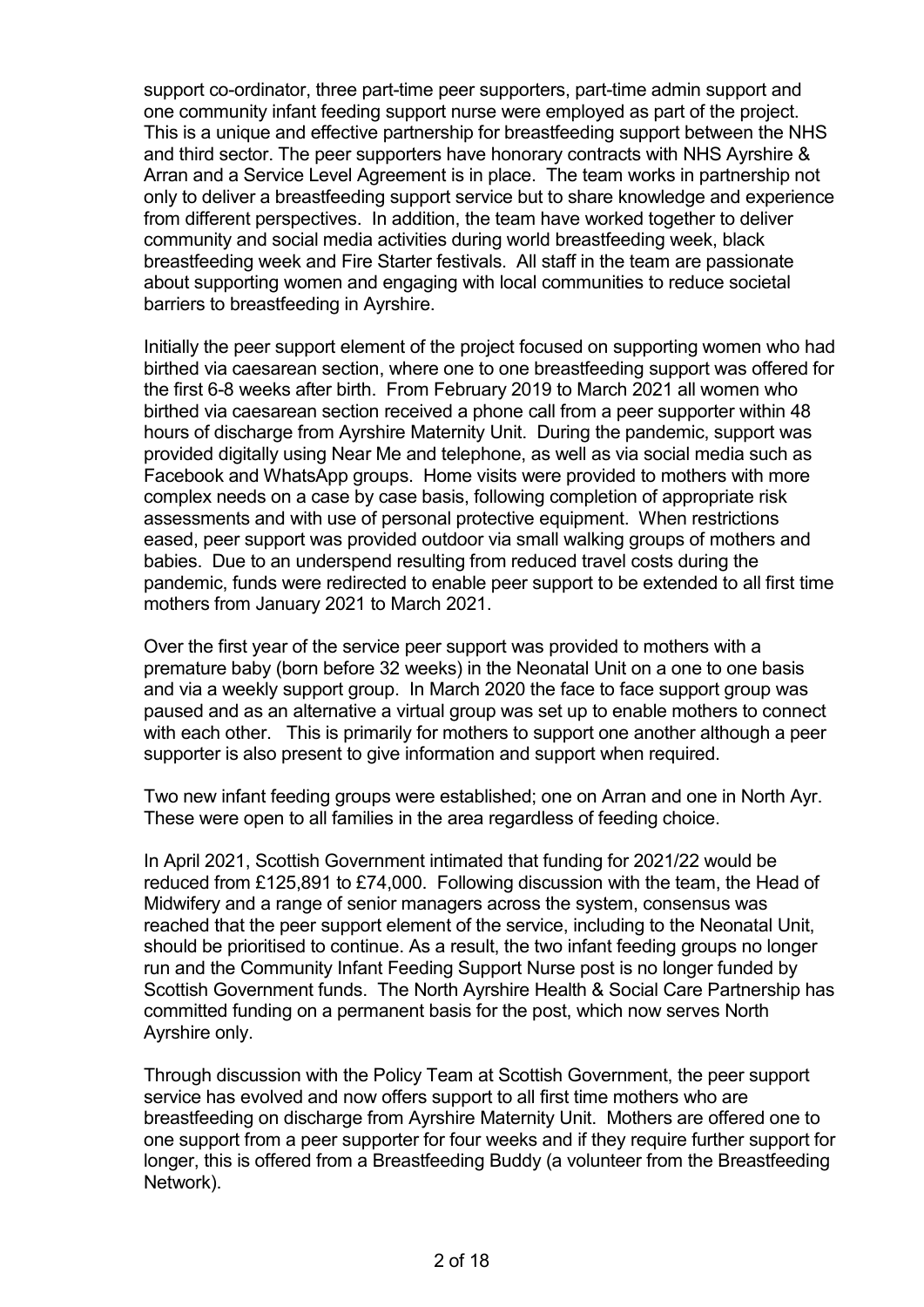# **2.2 Background**

In 2011 the Scottish Government published 'Improving Maternal & Infant Nutrition – A Framework for Action.' Since then NHS Boards have received an annual allocation to implement the Framework locally. In 2014, Ayrshire's Healthy Weight Strategy 2014- 2024 was endorsed for implementation by NHS Ayrshire & Arran Board and the three Ayrshire Community Planning Partnerships. The Healthy Weight Strategy comprises seven themes, one of which is 'maternal and infant nutrition'. Improving breastfeeding rates is a key component of Ayrshire's Maternal & Infant Nutrition Action Plan.

There is compelling evidence on the benefits of breastfeeding on the short and long term health of mothers and their babies. Breastfeeding protects babies from ear, gastrointestinal and chest infections, diabetes and obesity later in childhood. Women who breastfeed are less likely to develop breast and ovarian cancer, hip fracture as a result of osteoporosis and are more likely to return to their pre-pregnancy weight. The nutritional value of breastfeeding is clear; it is a living fluid designed to meet the needs of the individual baby, relative to their age and stage. However, in addition there are other benefits of breastfeeding; UNICEF describes breastfeeding as 'nutrition + protection + comfort'. Breastmilk contains antibodies, which provide protection from infections. Breastfed babies are fed in a responsive way and breastfeeding provides comfort when tired or distressed. The hormones of breastfeeding also encourage a strong bond between mother and baby.

Breastfeeding rates vary by geographical area and rates in Ayrshire are among the lowest in Scotland. Breastfeeding rates in Ayrshire have been stubbornly low for over a decade, despite breastfeeding being a key priority for NHS Ayrshire & Arran and its partners. The most recent data available showed that in 2020/21, 21.1% of babies in NHS Ayrshire & Arran were exclusively breastfed at 6-8 weeks compared to 32.1% in Scotland. Breastfeeding is strongly related to maternal age, deprivation and educational attainment of the mother. In 2019/20, older mothers aged 35-39 in Ayrshire were three times more likely to be exclusively breastfeeding their babies at 6- 8 weeks compared to younger mothers aged under 20. In the same year, mothers living in the least deprived areas in Ayrshire were two and a half times more likely to be exclusively breastfeeding their babies at 6-8 weeks compared to those living in the most deprived areas. Within Ayrshire breastfeeding rates are higher in South Ayrshire compared to those in North and East Ayrshire. See appendix 1 for further detail on breastfeeding rates, including during COVID-19.

It is important to have an understanding of the factors that influence a woman's infant feeding decision in order to develop effective strategies to encourage more women to breastfeed. These factors are varied and complex and range from attitudes to breastfeeding among those closest to a woman such as her partner, mother/mother in law; whether she was breastfed herself; information and support from healthcare professionals; and the support she receives from wider society. If women see other women breastfeeding in their community, they are more likely to breastfeed.

## **2.3 Assessment**

While an important outcome is to improve breastfeeding rates in all population groups, it is important to reduce the gap between groups. That means as well as breastfeeding rates in the whole population improving, they need to improve faster in deprived areas. Since breastfeeding rates are lower in more deprived areas, resources need to be heavily weighted towards these areas.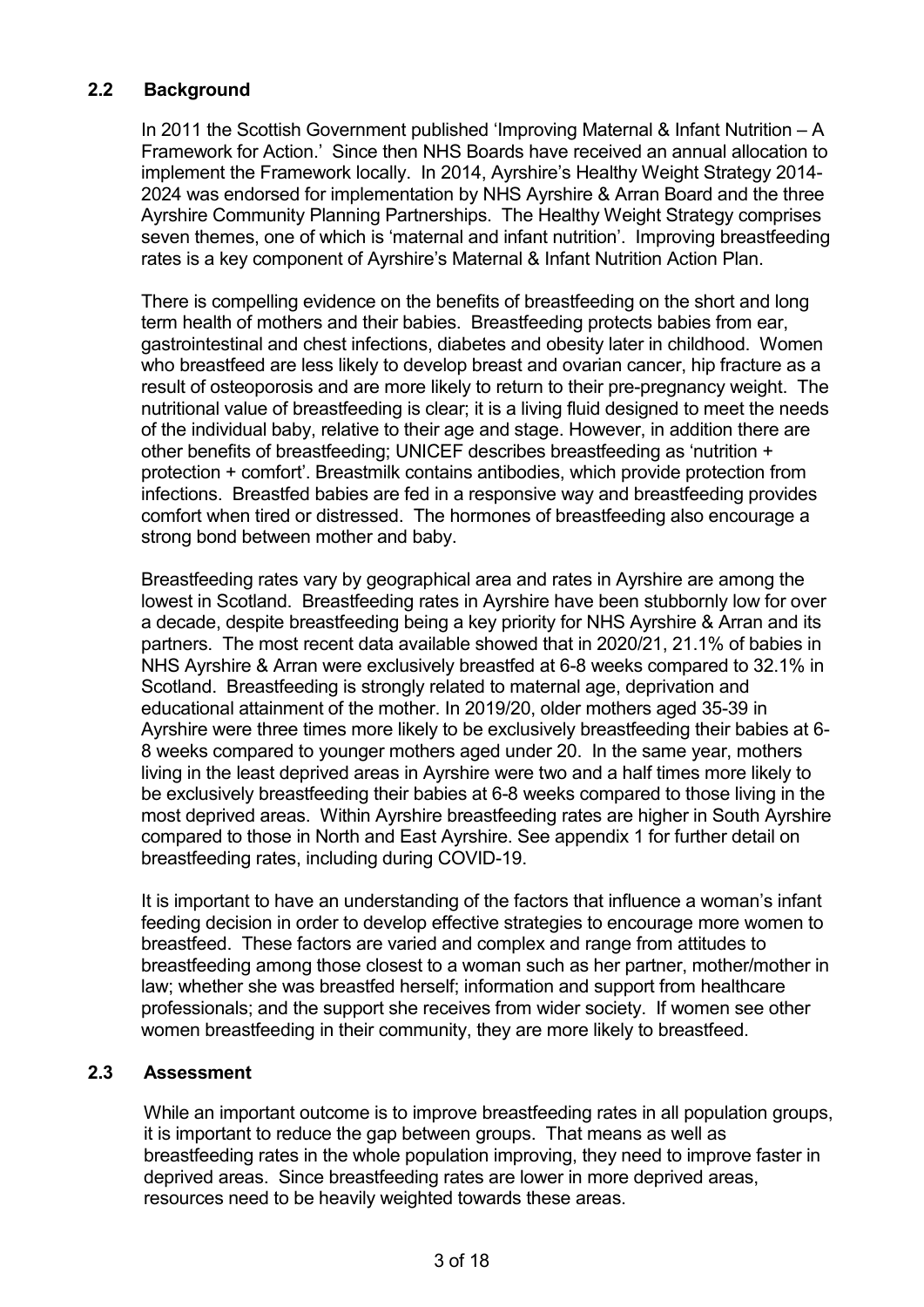#### Universal service provision on breastfeeding

Promotion and support to initiate and continue breastfeeding is a fundamental area of care delivered by midwifery, health visiting and family nurse teams. In November 2020, Ayrshire Maternity Unit was reaccredited by the UNICEF UK Baby Friendly Initiative, having been the first large maternity unit in Scotland to achieve this in 1999. In August 2021 the Community and Family Nurse Service was reaccredited, having first achieved this in 2012. In October 2020, the Neonatal Unit achieved accreditation for the first time. The Baby Friendly Initiative is a staged accreditation programme supporting services to transform their care and implement best practice standards. This prestigious award is internationally recognised as a mark of quality care; the assessment process has consistently shown that these standards have been maintained across services in Ayrshire. The assessment involves interviews with both staff and mothers. In feedback from all three assessments, staff were particularly commended for work in promoting close and loving relationships between babies and their mothers; their person centred care; and the kindness and consideration shown to mothers.

Enhanced breastfeeding support is available to all women from a Maternity Infant Feeding Team Maternity Care Assistant. If specialist support is required a mother is referred to the Maternity Infant Feeding Team midwives, who will formulate a feeding care plan. If a mother requires further support at home following discharge from maternity services she will be referred to the Community Infant Feeding Team. This team also receive referrals for specialist support from peer supporters, health visitors and GPs. Health Visitor Support Workers offer support to mums who may have varying vulnerabilities to ensure they have the knowledge and skills to ensure safe feeding of their baby. They will reinforce the importance of breastfeeding and the links with good attachment and bonding.

Anecdotal feedback from mothers has shown that they have appreciated the support received from staff during the antenatal and postnatal periods, especially during the pandemic when services were not providing as frequent face to face contact. Health visiting staff have reported that as a result of more fathers working at home they have felt more included and been more available to support their partner and baby. In addition, discussions on infant feeding have been more inclusive with fathers rather than only mothers.

#### Targeted work on breastfeeding

Living in a predominantly formula feeding culture can make breastfeeding a more difficult choice for mothers, therefore, it is important to remove any barriers that stop women who want to breastfeed from doing so, and to make sure that women feel supported to make their own decisions based on the best information and advice available. It is recognised that the decisions women make are shaped by other women in their social circle and by society. If women see other women breastfeeding in public and see that business owners and members of the public are welcoming of this, they will be more encouraged to do so themselves. If women speak to other women about their real experiences of breastfeeding, it can remove fears, anxieties and unrealistic expectations.

The national Maternal and Infant Nutrition Survey published by the Scottish Government (2017) reported that nearly a quarter of breastfeeding mothers indicated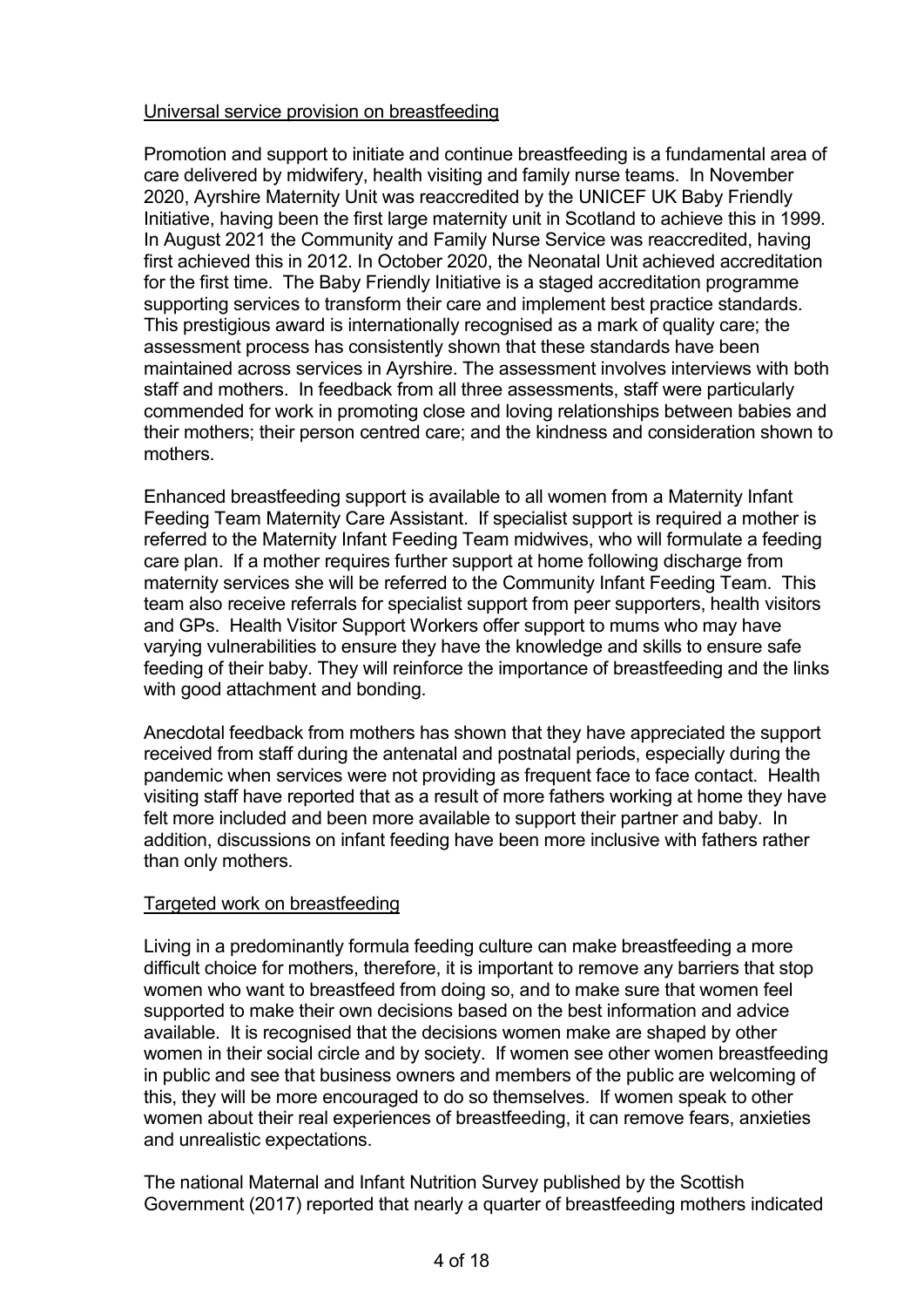that they had been made to feel uncomfortable when breastfeeding their baby in public. One in ten reported they had been made to feel uncomfortable in someone else's home or in a café or restaurant; 6% said that they had been made to feel uncomfortable in their own home. Three percent of respondents said that they had been made uncomfortable in a NHS facility such as a hospital, clinic or GP surgery. To remove the barriers women face breastfeeding in public, NHS Ayrshire & Arran developed the Breastfeed Happily Here scheme, which asks business owners and employees to display the Breastfeed Happily Here sticker to let all customers and members of the public know that breastfeeding is welcomed on the premises. Businesses must also ensure that its employees are aware of the scheme and The Breastfeeding etc. (Scotland) Act 2005, which makes it an offence to prevent or stop a baby being milk fed in a public place (regardless of feeding method). A national Breastfeeding Friendly Scotland scheme was launched just prior to the pandemic. NHS Ayrshire & Arran is working with the Breastfeeding Network to transition over 200 venues across Ayrshire who had joined the Breastfeed Happily Here scheme to the new national scheme. These premises include all NHS Ayrshire & Arran buildings, local authority offices and public transport buildings, as well as various cafes, restaurants, libraries and nurseries.

The Breastfeeding Network currently run six breastfeeding support groups across Ayrshire in Kilmarnock, Maybole, Ayr, Saltcoats, Irvine and an online group, which are volunteer-led. These weekly groups are well attended and receive positive feedback from mothers. This peer support model can be helpful to those mothers whose family and friends did not breastfeed, allowing them to share experiences and receive practical and emotional support from other mothers.

### Programme for Government project

From introduction of the service in February 2019, data up to November 2020 showed 24.9% of women who birthed via caesarean section in NHS Ayrshire & Arran were exclusively breastfeeding at 6-8 weeks. During the timescale of the service, 785 women birthed via caesarean section therefore were eligible for peer support and of those, 601 (76.6%) took up the offer. Of the women who accepted peer support, 45.8% and 44.5% were still exclusively breastfeeding at 6-8 weeks in 2019 and 2020/21, respectively.

In 2019/20, 16.7% of first time mothers in NHS Ayrshire & Arran were exclusively breastfeeding at 6-8 weeks. Between January and March 2021, there were 89 first time mothers eligible for peer support and of those, 68 (76.4%) took up the offer. Of the women who accepted peer support, 51.5% were still exclusively breastfeeding at 6-8 weeks. Between April and July 2021, there were 83 first time mothers eligible for peer support and of those, 80 (96.4%) took up the offer. Of the women who accepted peer support, 50% were still exclusively breastfeeding at 6-8 weeks. Nine first time mothers have taken up the offer of continued support from a Breastfeeding Buddy and 14 mothers continued to receive support via a WhatsApp group.

#### **2.3.1 Quality/patient care**

Working in an integrated way has led to an improvement in breastfeeding rates among mothers who have engaged with the peer support service and has transformed the way services work together. Once mothers have stopped using the peer support service they are invited to provide feedback on their experience. The following quotes give an indication of responses to the question 'Do you think the support from the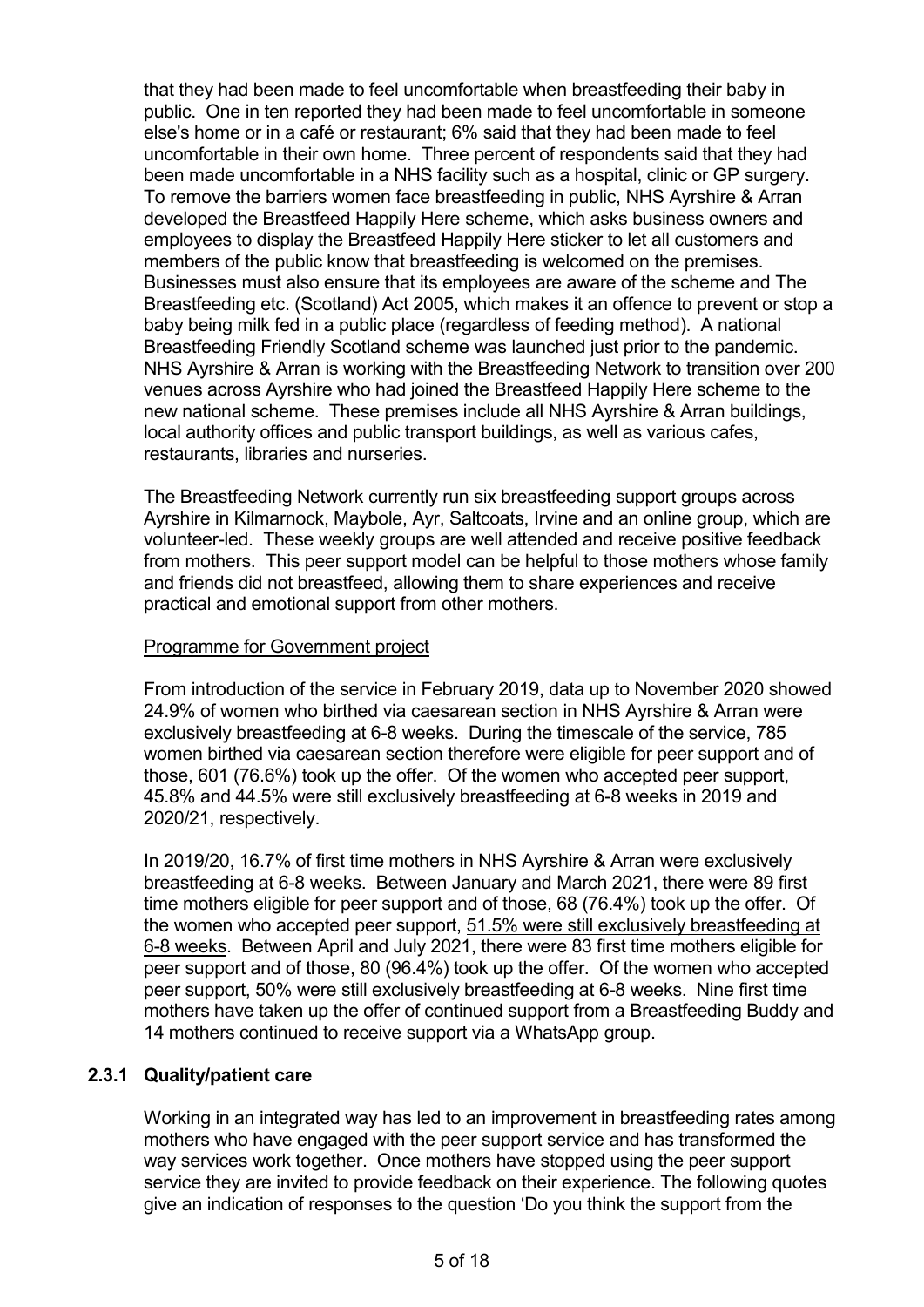Integrated Infant Feeding Team enhanced your feeding experience? If so in what way/s?':

*"Yes, it made me feel like I wasn't alone in trying to figure it all out and I was guided in the right direction and given the help I needed."*

*"I wasn't confident breastfeeding and was having trouble with latching. This affected me massively emotionally. Natasha came out to visit me at an extremely low time for me. She came out on a Saturday evening to help & support me. It's because of Natasha that I persevered with breastfeeding and now have a happy, healthy and chunky baby."*

*"I felt supported when I was struggling (waiting for milk to come in) - the supporter was so reassuring and made me feel in control."*

*"It was nice to speak to another mum in a relaxed phone call/text. No question was silly, felt supported and received advice from a practical view/things that have helped the peer supporter and other mums."*

*"Yes, felt I coped better emotionally on bad days knowing the support was there I had reassurance that I was doing it correctly, along with problem solving advice. It gave me confidence to keep trying things, and reassurance that I wasn't getting it all wrong."*

*"Absolutely - breastfeeding can feel very isolating if you do not have friends/family to talk to about your situation. Having the ladies available made all the difference in making me feel supported."*

It is evident from feedback that the peer supporters not only provide help and information on breastfeeding but provide crucial emotional support to mothers. This was particularly the case during the pandemic when mothers did not have the same level of interaction and support from family members and friends.

## **2.3.2 Workforce**

Feedback from staff is that they enjoy working as part of the Integrated Infant Feeding Team and everyone can see the value of, and is clear on, individual member's roles and responsibilities. All of the peer supporters employed by the Breastfeeding Network live in Ayrshire and previously were volunteers with the charity. The funding from Scottish Government has provided the opportunity to create employment for these local women.

#### **2.3.3 Financial**

An economic modelling report carried out for the Maternal & Infant Nutrition Programme Board by a trainee Health Economist in the Transformation and Sustainability Department estimated that around £100,000 per year of health service costs in NHS Ayrshire & Arran could be avoided if there was a modest increase in breastfeeding rates. The economic analysis was based on five disease areas: gastrointestinal infection, lower respiratory tract infection, otitis media and necrotising enterocolitis in infants and breast cancer in mothers. The report concluded that although the estimate of potential savings was based on robust modelling, it represented a substantial underestimate of the true benefits of higher breastfeeding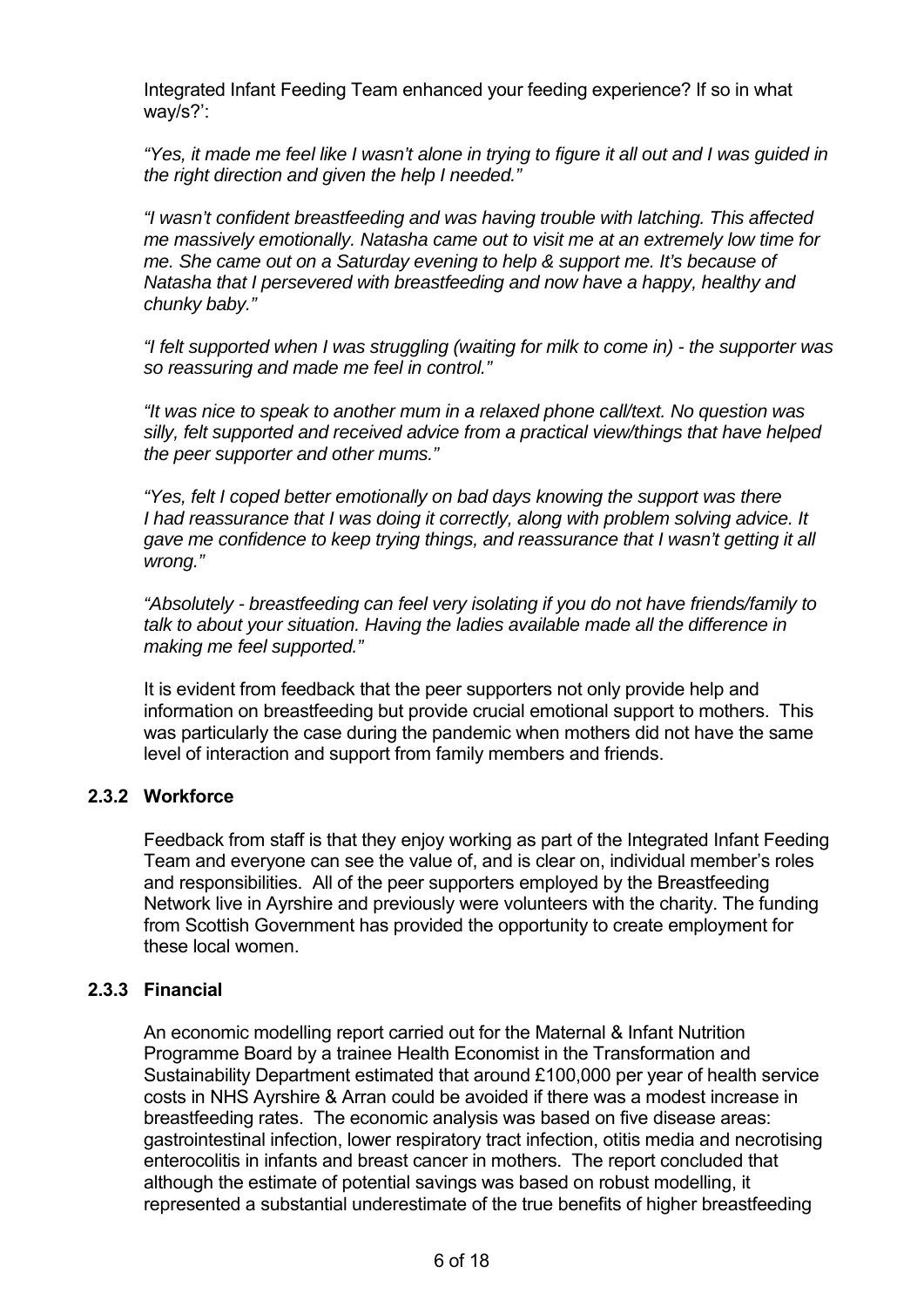rates due to the range of other diseases that would be prevented and the concurrent reduction in health service usage.

As a result of reduced funding, the Community Infant Feeding Support Nurse only provides a service to mothers in North Ayrshire, although the Community Infant Feeding Specialist Nurse continues to provide a service on a pan-Ayrshire basis.

## **2.3.4 Risk assessment/management**

The uncertainty of funding beyond March 2022 poses a key risk to the peer support service. Twice yearly monitoring reports are submitted to Scottish Government and the Policy Team are aware of the positive impact the service on mothers who have taken up the offer of support. Regular communication will be maintained with the Policy Team at Scottish Government throughout the rest of the year.

## **2.3.5 Equality and diversity, including health inequalities**

Some interventions to increase breastfeeding rates are targeted given that rates are strongly socially patterned. Younger women, those living in the most deprived areas and those with lower educational attainment are much less likely to breastfeed. Furthermore, women from these groups are less likely to take the recommended nutritional supplements prior to pregnancy, have a good diet during pregnancy, and are more likely to introduce complementary foods earlier than recommended.

An impact assessment was carried out on the Ayrshire Healthy Weight Strategy and informed the multi-agency Maternal and Infant Nutrition Action Plan to address the issues highlighted above.

#### **2.3.6 Other impacts**

#### Best value

Creation of the Integrated Infant Feeding Team has enhanced partnership working between Maternity Services, Health Visiting, Public Health and the Breastfeeding Network, and aligns with the vision and principles set out in the Christie Commission.

#### Corporate Objectives

The work described in this paper supports delivery of the following corporate objectives:

- Protect and improve the health and wellbeing of the population and reduce inequalities through advocacy, prevention and anticipatory care;
- Create compassionate partnerships between patients, their families and those delivering health and care services which respect individual needs and values. This will result in those using our services having a positive experience of care to get the outcome they expect.

Taking a whole systems approach to improving breastfeeding rates is a prime example of the Caring for Ayrshire principles of prevention and early intervention in action.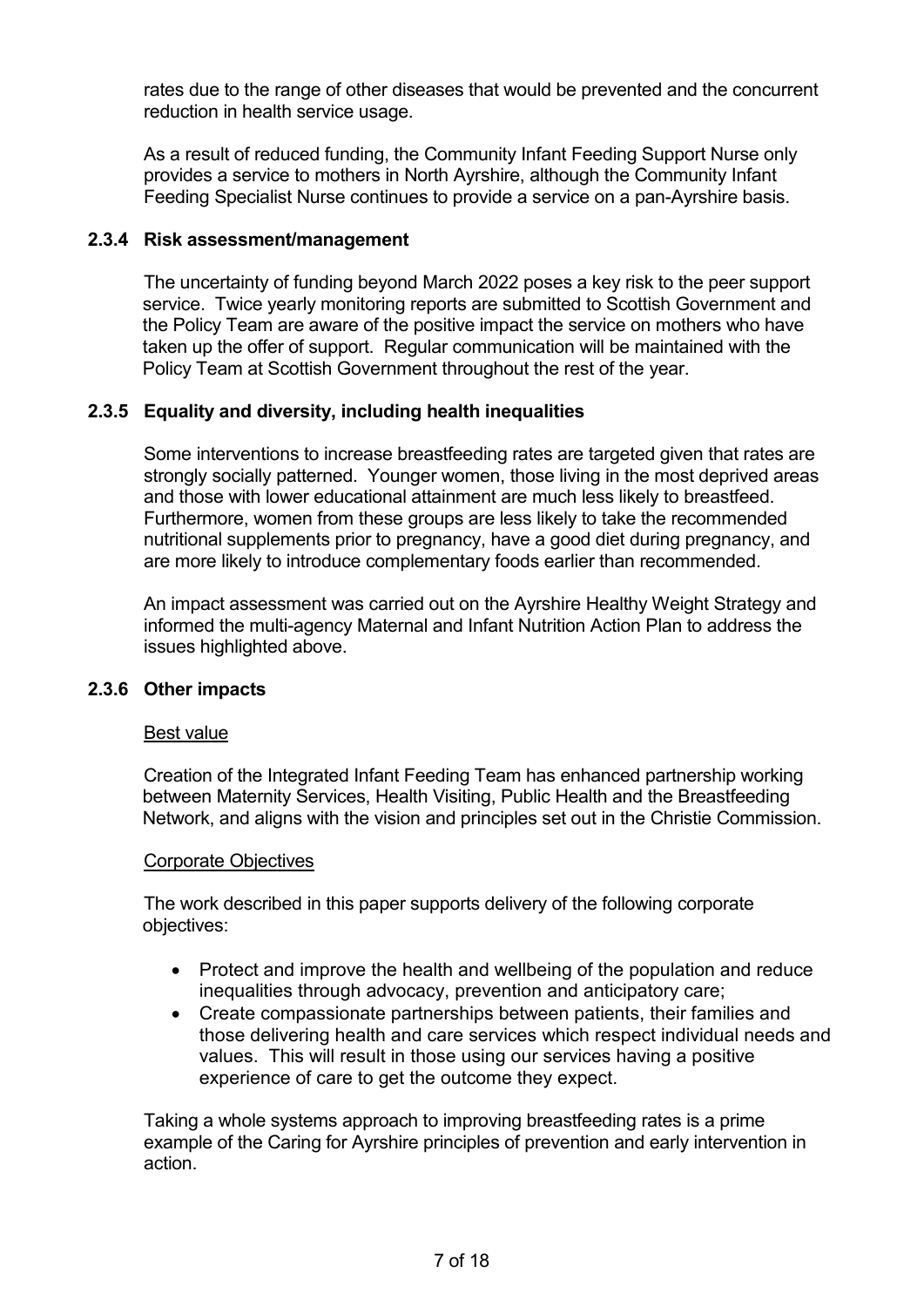#### Local outcomes improvement plans, community planning

Commitment to improve breastfeeding rates is included as a priority in each the three Ayrshire's Children and Young People's Services Plans. Whilst the health service has a significant role in encouraging and supporting women to breastfeed, many partner organisations have a role to play in creating supportive environments for breastfeeding mothers.

#### **2.3.7 Communication, involvement, engagement and consultation**

The Maternal & Infant Nutrition Programme Board is a partnership between NHS Ayrshire & Arran, the three local authorities, the three Health & Social Care Partnerships and the Breastfeeding Network (a national charity), whose purpose is to oversee implementation of a local maternal and infant nutrition action plan and the associated ring-fenced funding. The plan spans maternal nutrition, including maternal healthy weight; breast and formula feeding; weaning; oral health; and nutrition in early years.

When Programme for Government funds for 2018-2021 were confirmed a paper on the proposed work was considered by the following:

- South Ayrshire Integration Joint Board, 12 September 2018
- North Ayrshire Integration Joint Board, 15 November 2018
- East Ayrshire Integration Joint Board, 12 December 2018.

### **2.3.8 Route to the meeting**

This work has been previously considered by the following groups as part of its development. The group has supported the content and their feedback has informed the development of the content presented in this report.

• Infant, Children & Young People Transformational Change Programme Board, 14 July 2020 and 24 March 2021.

#### **2.4 Recommendation**

Members are asked to be aware of the work underway to improve breastfeeding rates and to note, in particular, the positive impact of peer support provided in the early days following birth.

# **3. List of appendices**

The following appendices are included with this report:

• Appendix 1: Breastfeeding data for Ayrshire and Arran 2020/21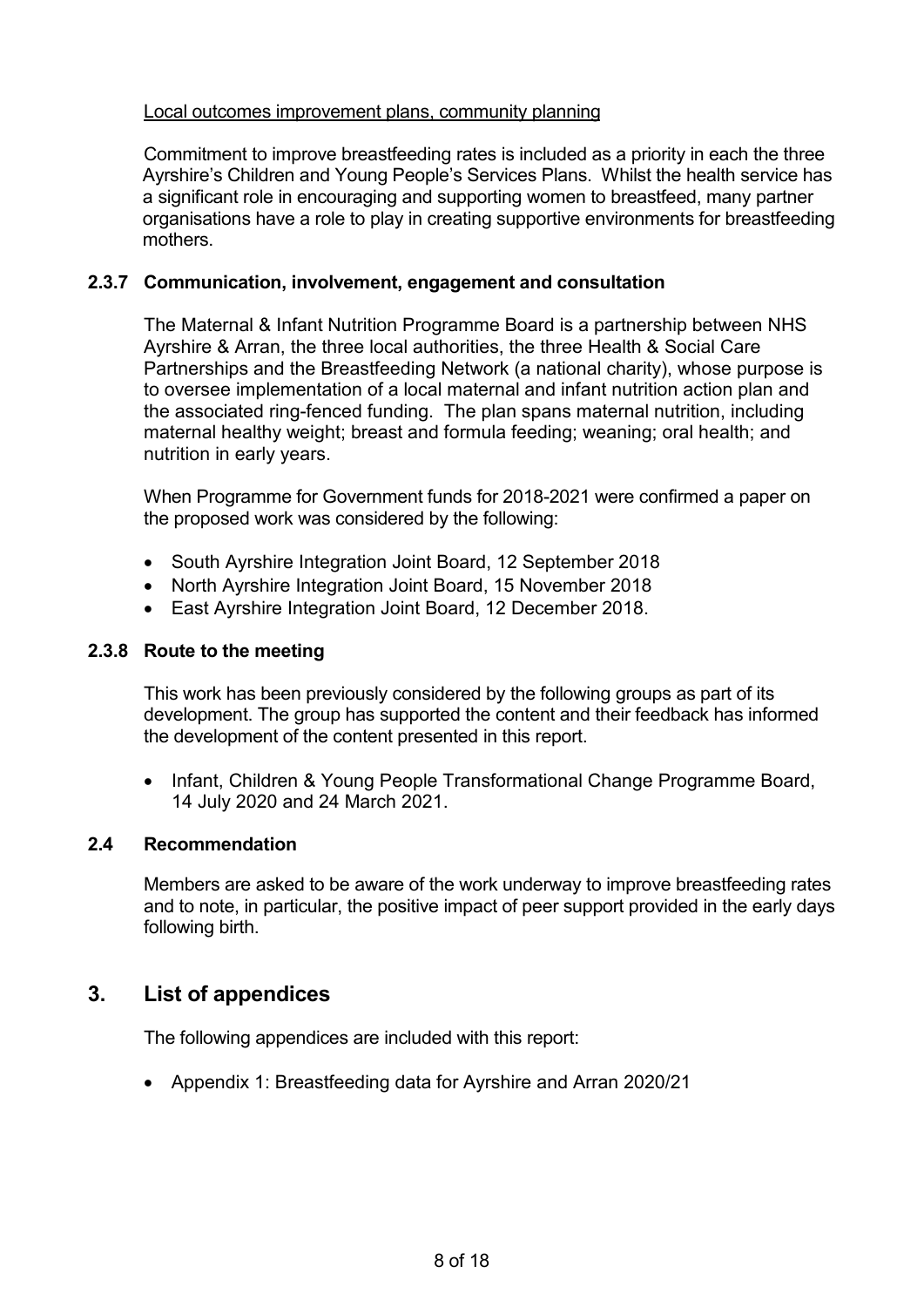# **Appendix 1: Breastfeeding Data for Ayrshire and Arran 2020/21**

The data included in this paper has been extracted via the CHSP Pre-school system, with data collected by Health Visitors at First Visit review (at around 10-14 days of age) and the 6 to 8 week review. The data focusses on the percentage of babies who have been exclusively breastfed as defined as babies who are exclusively breastfed in the past 24 hours at the time of review. The data included reports until 2019/20 financial year data for maternal age and deprivation.

In 2020/21, 25.5% of babies in NHS Ayrshire & Aran were exclusively breastfed at First Visit review, compared to 37.8% in Scotland overall. In addition, 21.1% of babies were exclusively breastfed in NHS Ayrshire & Arran at the 6-8 week review, compared to 32.06% in Scotland. Comparing this data to 2019/20, there is a 0.4% increase in exclusive breastfeeding at First Visit review, and a 2.6% increase in exclusive breastfeeding at 6-8 week review for Ayrshire and Arran in 2020/21. When the data is explored at local authority level for 2020/21, a higher proportion of mothers in South Ayrshire were recorded as exclusively breastfeeding their babies at First Visit and 6-8 week review, compared to East Ayrshire and North Ayrshire where rates were lower. This data is shown in Figure 1.



# **Figure 1: Percentage of babies exclusively breastfed in the past 24 hours at time of First Visit and 6-8 week review in the financial year 2020/21**

Trend data over a 10-year period, from 2010/11 to 2020/21, shows a general decline in exclusive breastfeeding at First Visit for NHS Ayrshire & Arran, whilst there has been a general increase in exclusive breastfeeding at 6-8 weeks (as shown in Figure 2). At local authority level, there is greater variance across the three Ayrshire areas, with higher rates of exclusive breastfeeding consistently shown in South Ayrshire at First Visit and 6-8 week review compared to East Ayrshire and North Ayrshire.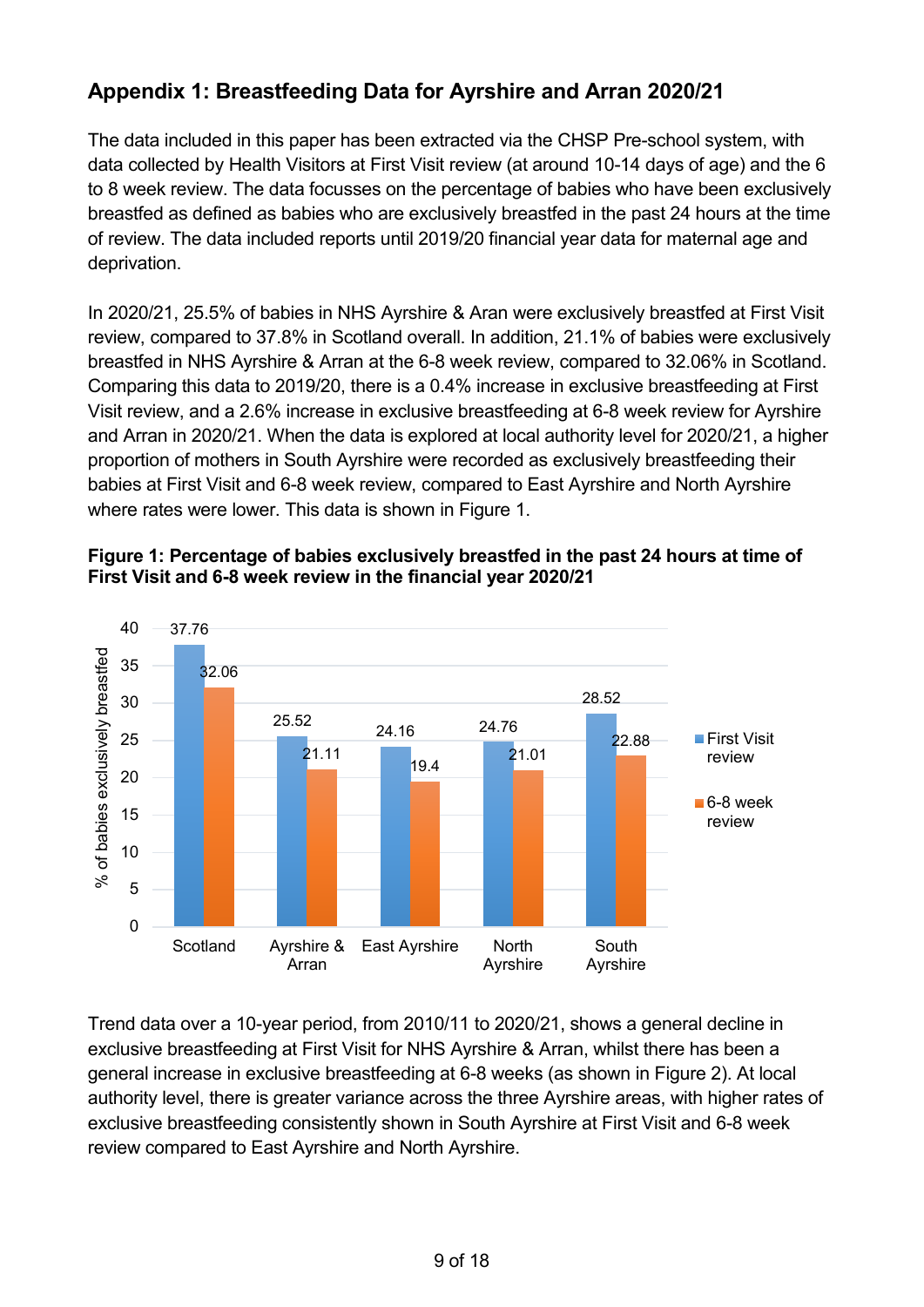



## **Exclusive breastfeeding by maternal age**

Breastfeeding has been shown to be more prevalent in older mothers. In the financial year 2019/20, this trend was shown in NHS Ayrshire & Arran, with exclusive breastfeeding at First Visit generally increasing with maternal age. Figure 3 highlights the exclusive breastfeeding data by maternal data for Scotland, NHS Ayrshire & Arran, and the three Ayrshire local authority areas as recorded at First Visit. As shown, in 2019/20, 13.1% of mothers under the age of 20 in NHS Ayrshire & Arran exclusively breastfed their babies, in comparison to 33.5% of mothers aged 35-39. There is generally a gradient trend with increasing age, however, there is a small decline in rates for mothers aged 40 and above. In addition, this trend is not consistently shown in South Ayrshire, with a lower percentage of babies being exclusively breastfed at First Visit by mothers aged 20 to 24 years in comparison to other age groups.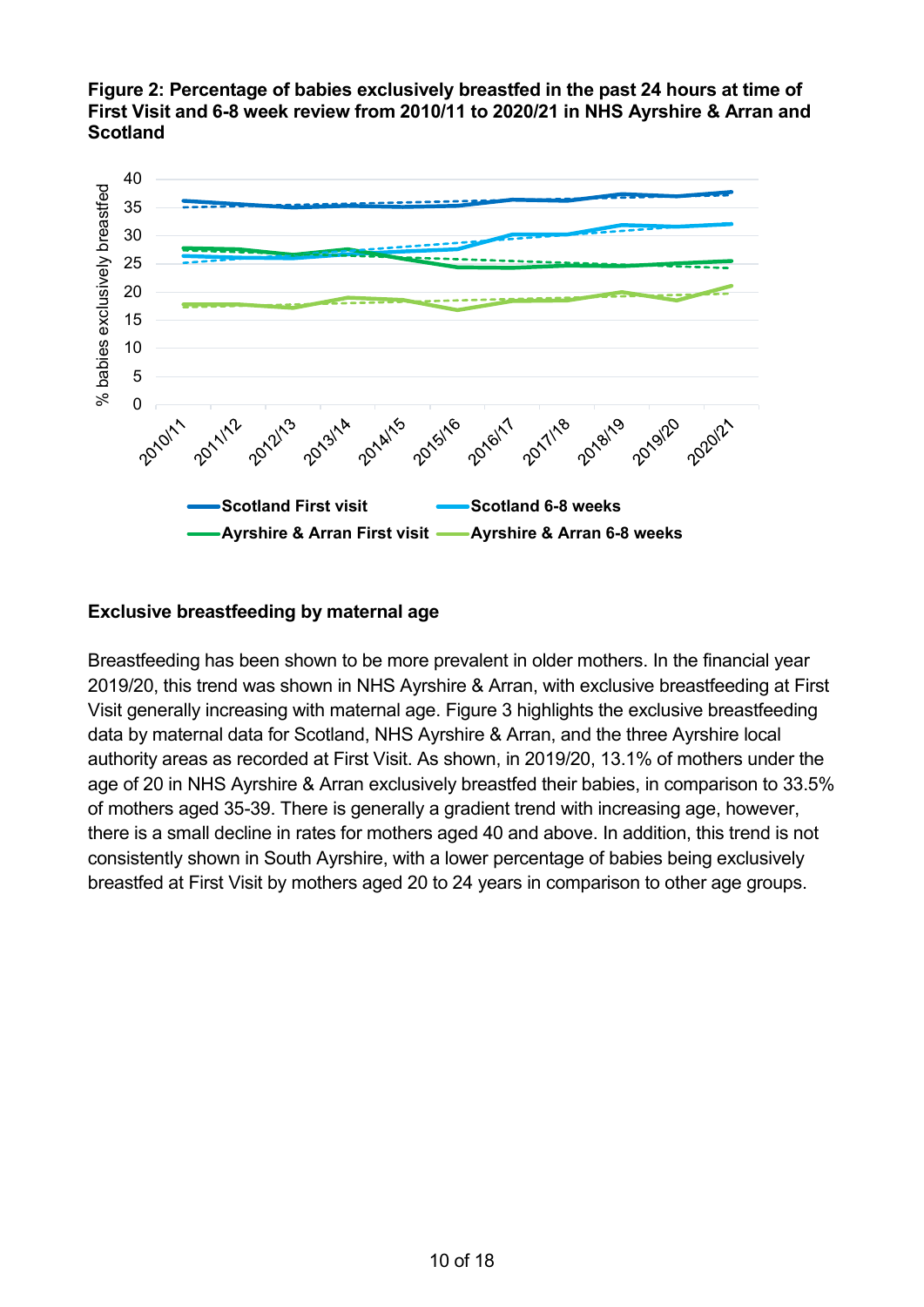

**Figure 3: Percentage of babies exclusively breastfed at First Visit in the financial year 2019/20 by maternal age in NHS Ayrshire & Arran and Scotland**

Trend data from 2009/10 to 2019/20 in NHS Ayrshire & Arran (as shown in Figure 4), shows a general decline in exclusive breastfeeding at First Visit for those aged 25 and above. Comparatively, there has been a general increasing trend in exclusive breastfeeding at First Visit for those under the age of 20. There is variance in this data at each age range, as shown in the trend data.





The trend towards exclusive breastfeeding in older mothers has also been shown in data from the 6-8 week review (as shown in Figure 5). In 2019/20, 9.4% of mothers under the age of 20 were recorded as exclusively breastfeeding their babies at the 6-8 week review in NHS Ayrshire & Arran, compared to 29.1% of mothers aged 35-39 and 25% of mothers aged 40 and above. Similar to First Visit data, the data from the 6-8 week review highlights a general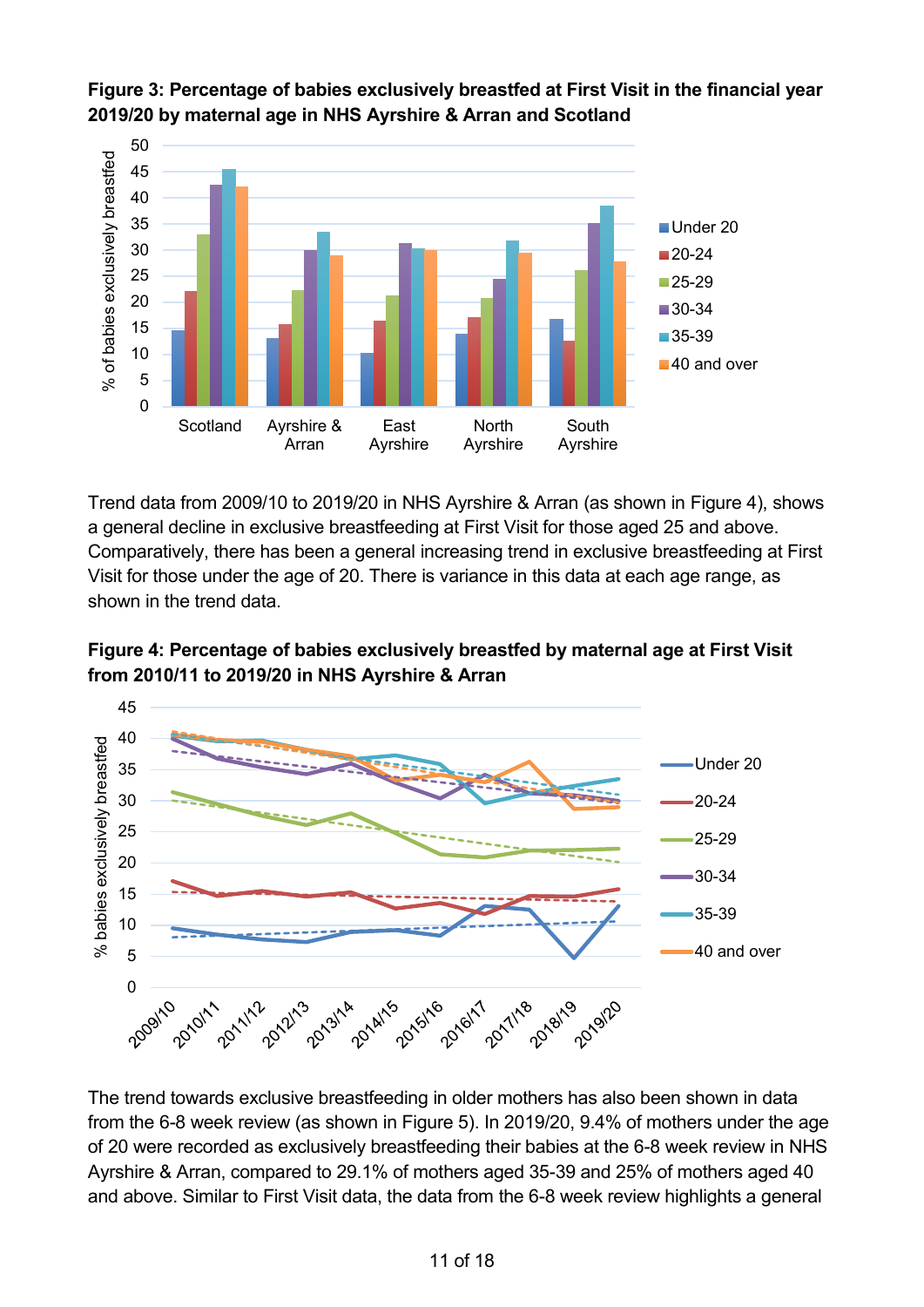trend towards exclusive breastfeeding in older mothers, but a decline in rates for mothers aged 40 and above. There is, however, variance in the data at local authority level.





Trend data from 2009/10 to 2019/20 for NHS Ayrshire & Arran (as shown in Figure 6) in relation to the 6-8 week review shows similar data trends in exclusive breastfeeding by maternal age to First Visit review data. The data shows a general decline in exclusive breastfeeding at 6-8 week review for those aged 25 and above, and an increasing trend in exclusive breastfeeding at 6-8 week review for those under the age of 25. Rates of exclusive breastfeeding at the 6-8 week review are highest amongst those aged 30 and above.



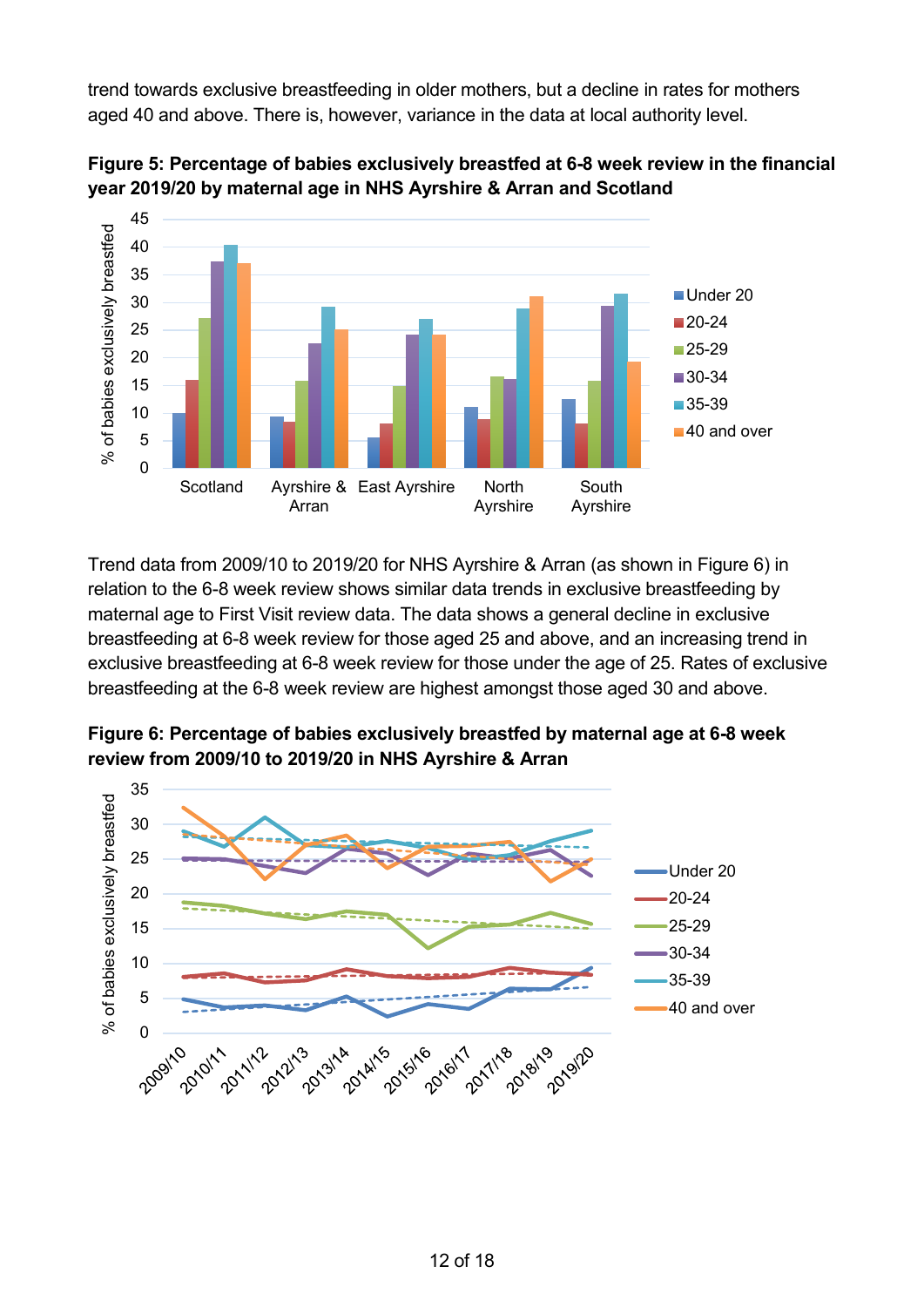# **Exclusive breastfeeding by deprivation**

Breastfeeding has been highlighted as less prevalent amongst those who are more deprived. In the financial year 2019/20, this trend was shown in NHS Ayrshire & Arran, with exclusive breastfeeding at First Visit generally increasing with lower levels of deprivation (as categorised by SIMD quintile data). Figure 7 highlights the exclusive breastfeeding data by deprivation for Scotland, NHS Ayrshire & Arran, and the three Ayrshire local authority areas as recorded at First Visit. In 2019/20, 16.6% of mothers living in SIMD 1 (the most deprived) quintile postcode areas in NHS Ayrshire & Arran exclusively breastfed their babies, in comparison to 35.7% of mothers living in SIMD 4 quintile postcode areas and 35.3% of mothers living in SIMD 5 (the least deprived) postcode areas. There is generally a gradient trend with reducing levels of deprivation, despite variances at local authority level.



**Figure 7: Percentage of babies exclusively breastfed at First Visit review in the financial year 2019/20 by deprivation in NHS Ayrshire & Arran and Scotland**

Trend data between 2009/10 to 2019/20 for NHS Ayrshire & Arran (as shown in Figure 8) shows a consistent trend of differences in exclusive breastfeeding rates based on SIMD quintile postcode areas. The data highlights a general decline in exclusive breastfeeding for mothers living in SIMD 3, SIMD 4 and SIMD 5 quintile postcode areas over the 10-year period, whilst rates for mothers living in SIMD 1 and 2 quintile areas have remained fairly consistent.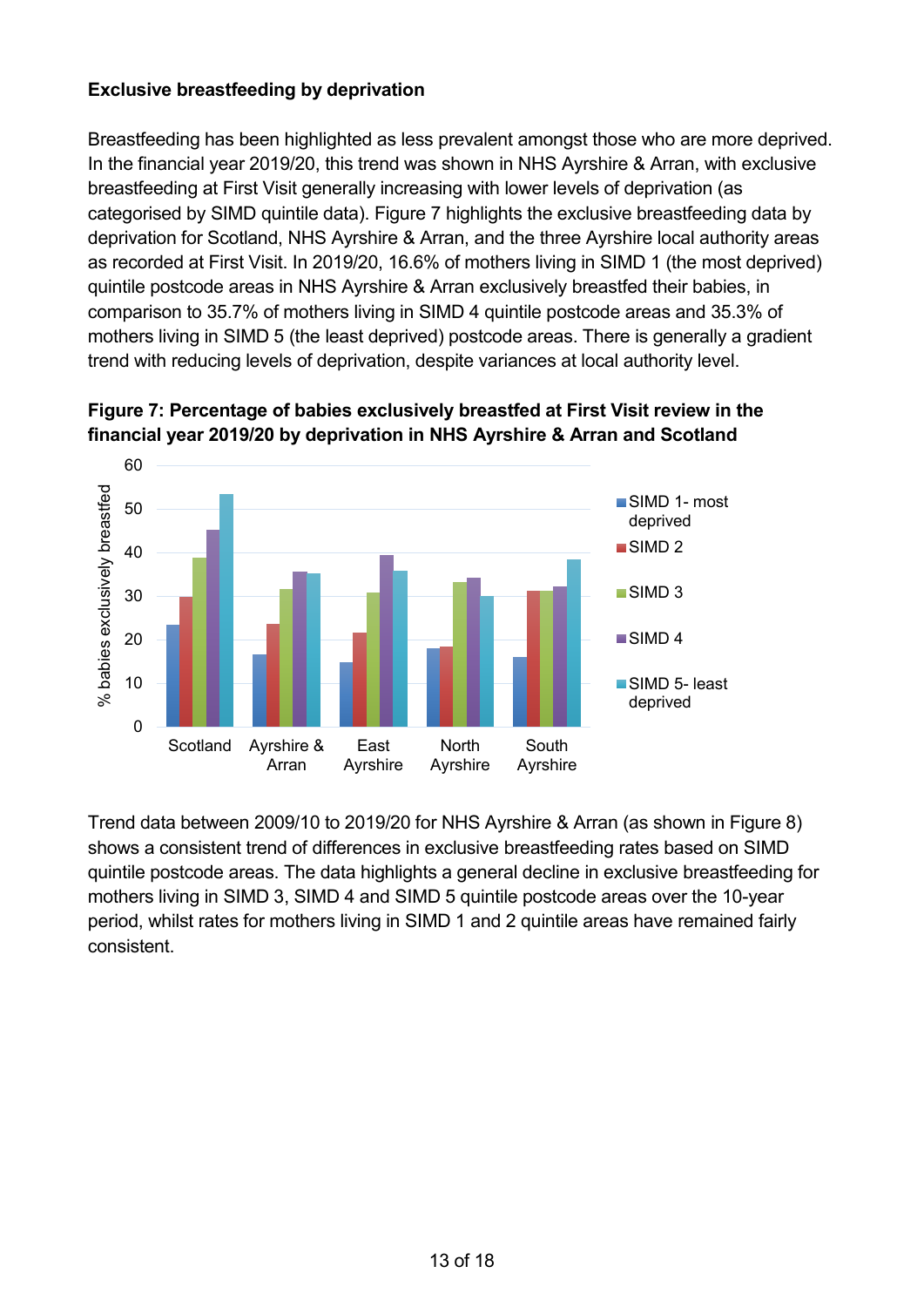

**Figure 8: Percentage of babies exclusively breastfed by deprivation at First Visit review from 2009/10 to 2019/20 in NHS Ayrshire & Arran**

The trend towards exclusive breastfeeding in those living in less deprived postcodes has also been shown in data from the 6-8 week review (as shown in Figure 9). In 2019/20, 11.8% of mothers living in SIMD 1 quintile postcode areas were reported as exclusively breastfeeding their babies, compared to 31.2% of mothers living in SIMD 5 quintile postcode areas. Similar to the First Visit data, the data from the 6-8 week review highlights a general trend towards exclusive breastfeeding amongst those living in lower levels of deprivation. This trend is also shown at local authority level, however there is greater variance in the data at local authority level.



**Figure 9: Percentage of babies exclusively breastfed at 6-8 week review in the financial year 2019/20 by deprivation in NHS Ayrshire & Arran and Scotland**

Trend data between 2009/10 to 2019/20 for NHS Ayrshire & Arran (as shown in Figure 10) in relation to the 6-8 week reviews shows similar data trends in exclusive breastfeeding by deprivation to First Visit review data. Although there has been year-on-year changes in exclusive breastfeeding rates based on SIMD quintile data in NHS Ayrshire & Arran, there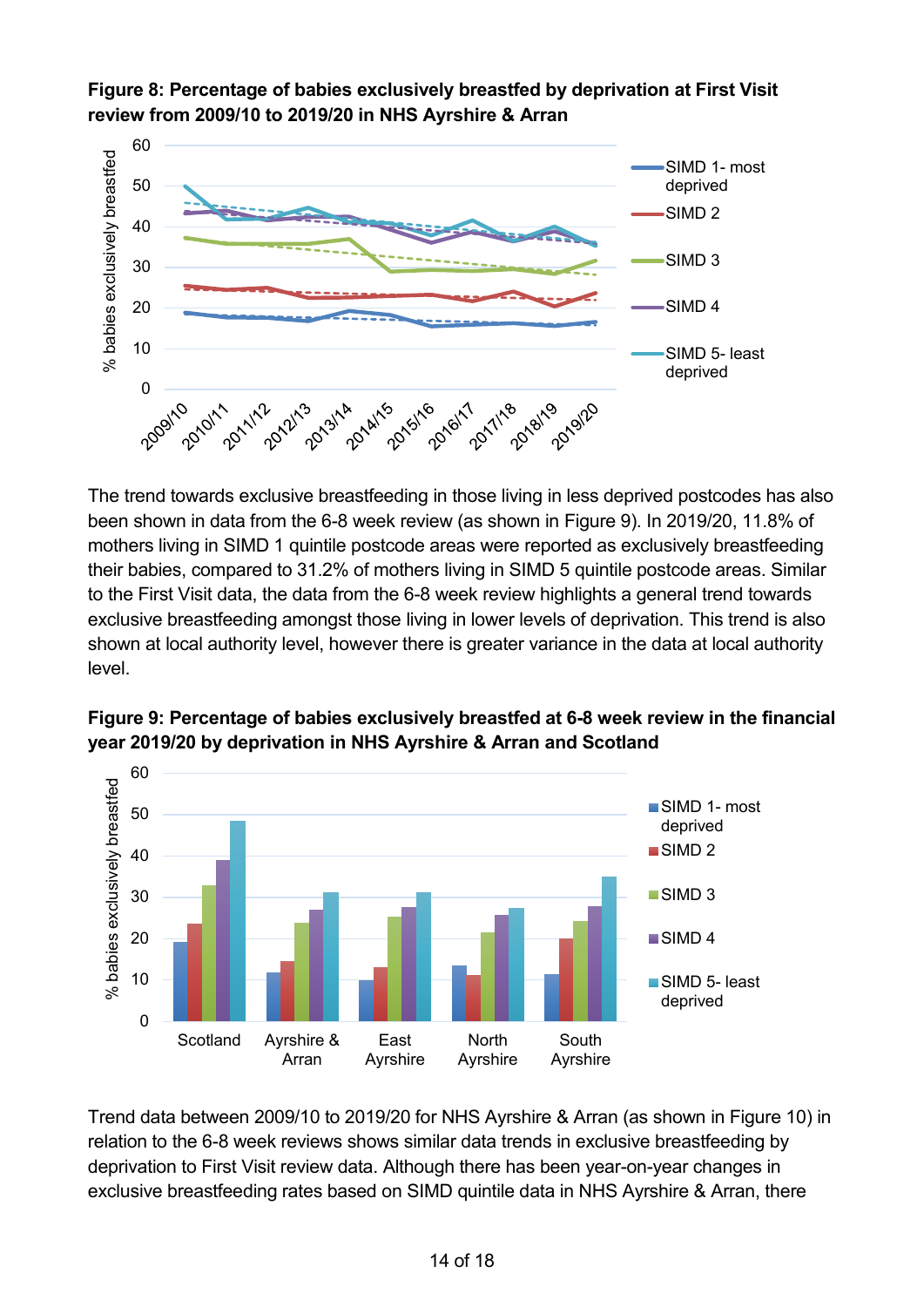has been little change in the percentage of babies who are exclusively breastfed overall (as shown by a linear data trend) during this time period. Specifically, however, there have been marginal increases in exclusive breastfeeding amongst those living in SIMD 1, 2 and 4 quintile postcode areas, and marginal declines amongst those living in SIMD 5 quintile postcode areas.





# **Exclusive breastfeeding during COVID-19**

To understand the impact of COVID-19 on exclusive breastfeeding at First Visit review, Figure 11 highlights quarterly exclusive breastfeeding data reported at First Visit from April 2019 to March 2021. The graph shows a similar trend for Ayrshire and Arran across the two years, with declines at October-December at both years. At local authority level, there is greater variance across the three Ayrshire areas.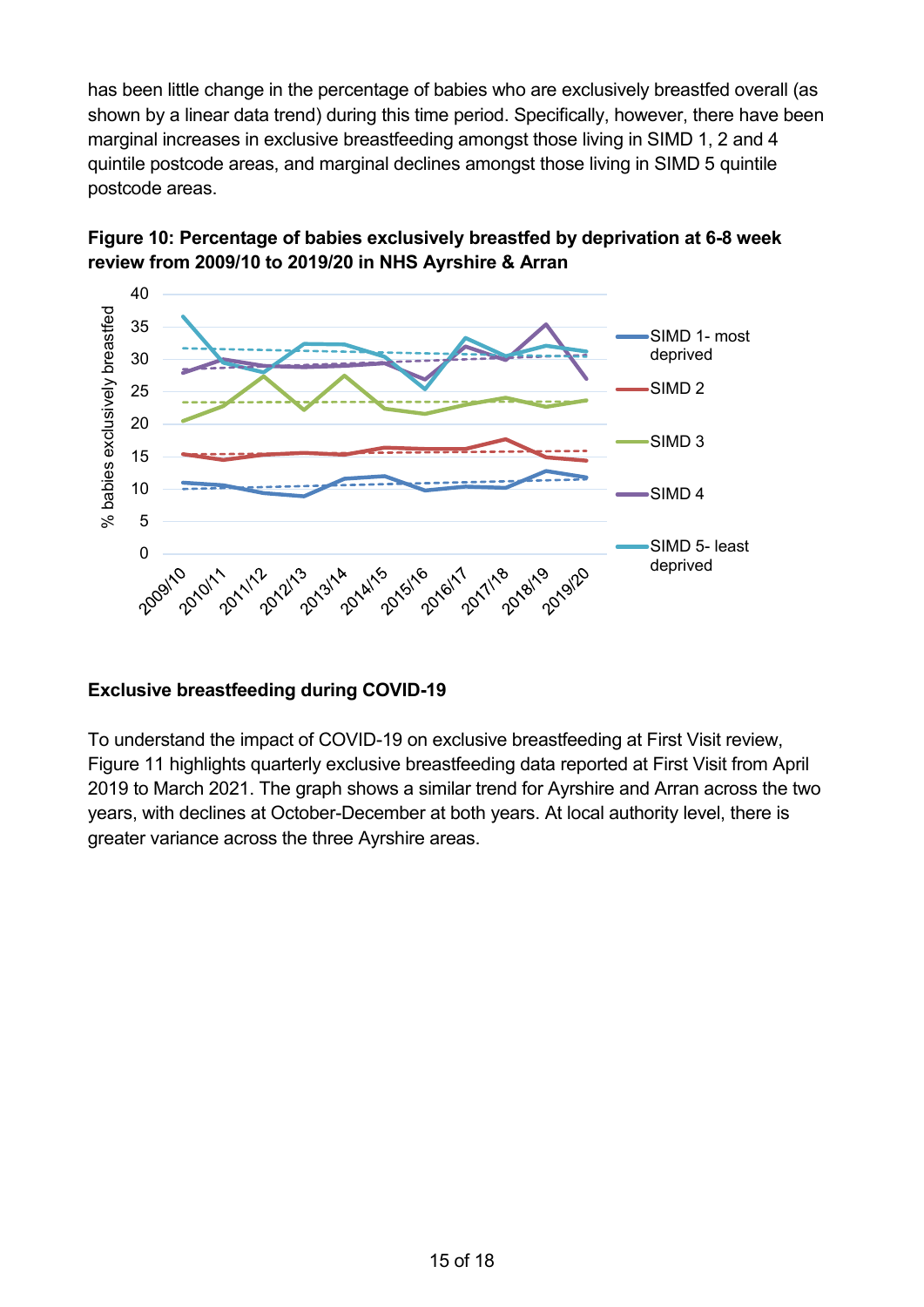

**Figure 11: Percentage of babies exclusively breastfed at First Visit review between April 2019 and March 2021 in Ayrshire and Arran displayed per quarter**

Figure 12 displays exclusive breastfeeding data at First Visit review from April 2020 to March 2021 for NHS Ayrshire & Arran, with a separate graph for the three Ayrshire local authority areas. There is a high amount of variance in the health board and local authority level data on a month-to-month basis. National 'lockdown' periods, were between the months of March and May 2020 and January and March 2021 (however there was variation in terms of the end date of lockdown at local authority level due to the introduction of a levels system at the second lockdown). The data for Ayrshire and Arran shows exclusive breastfeeding rates were lowest when restrictions were eased prior to the end of the year and increased during the second lockdown period. Based on linear trends, data for Ayrshire and Arran shows a gradual decline in exclusive breastfeeding at First Visit review during 2020/21, whilst rates in Scotland remained relatively stable.



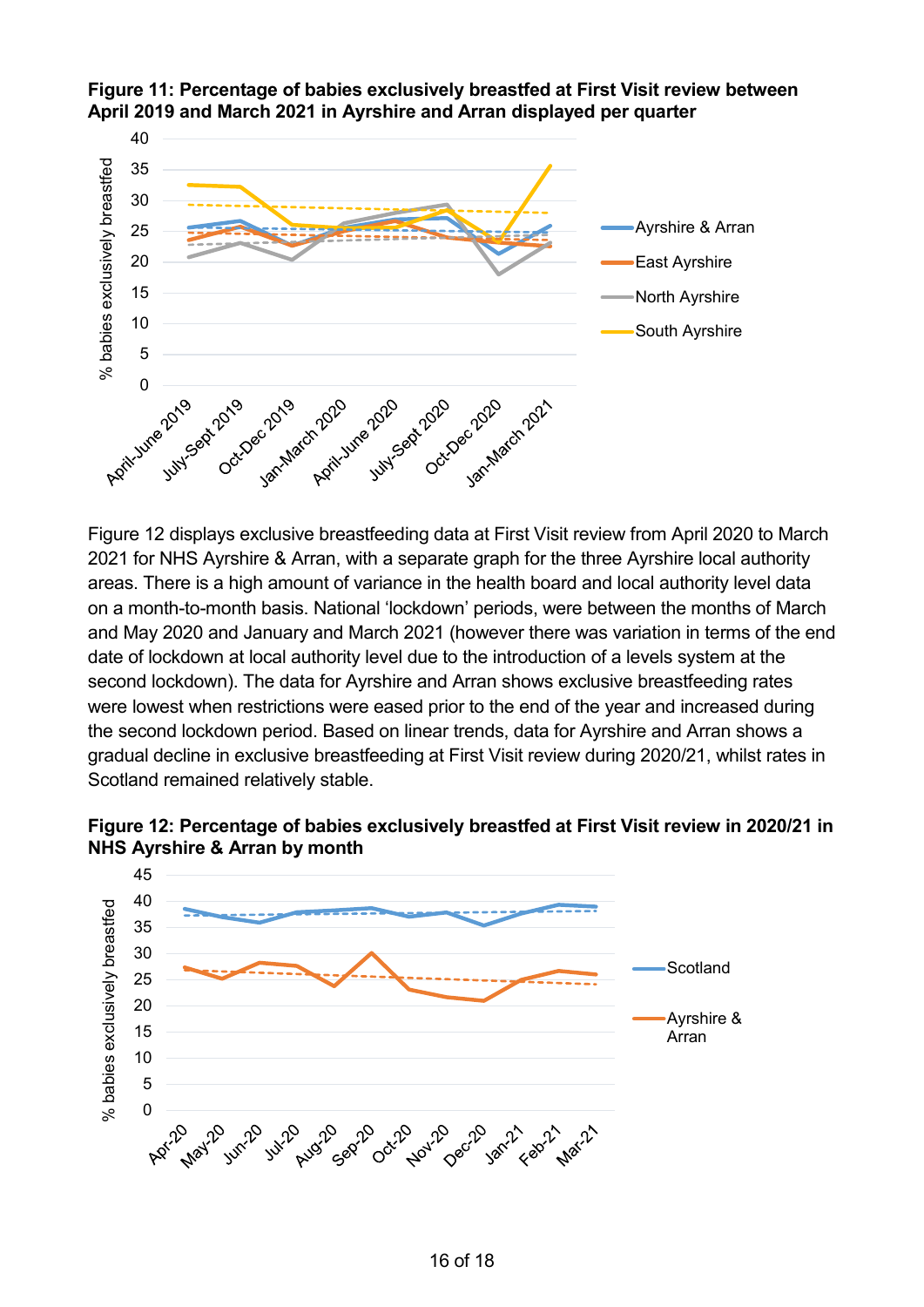

To understand the impact of COVID-19 on exclusive breastfeeding at 6 to 8 week review, Figure 13 highlights quarterly exclusive breastfeeding data reported at 6 to 8 week review from April 2019 to March 2021. The graph shows greater variance at local authority level, however for Ayrshire and Arran there is a similar trend in data with reductions in October-December at both years.

**Figure 13: Percentage of babies exclusively breastfed at 6-8 week review between April 2019 and March 2021 in Ayrshire and Arran displayed per quarter**



Figure 14 displays exclusive breastfeeding data at 6-8 week review from April 2020 to March 2021 for NHS Ayrshire & Arran, with a separate graph for the three Ayrshire local authority areas. There is a high amount of variance in the health board and local authority level data on a month-to-month basis. For Ayrshire and Arran, there was a decline in exclusive breastfeeding at 6-8 week review from October 2020, with the lowest rates in November and December 2020. Based on linear trends, data for Ayrshire and Arran shows a gradual decline